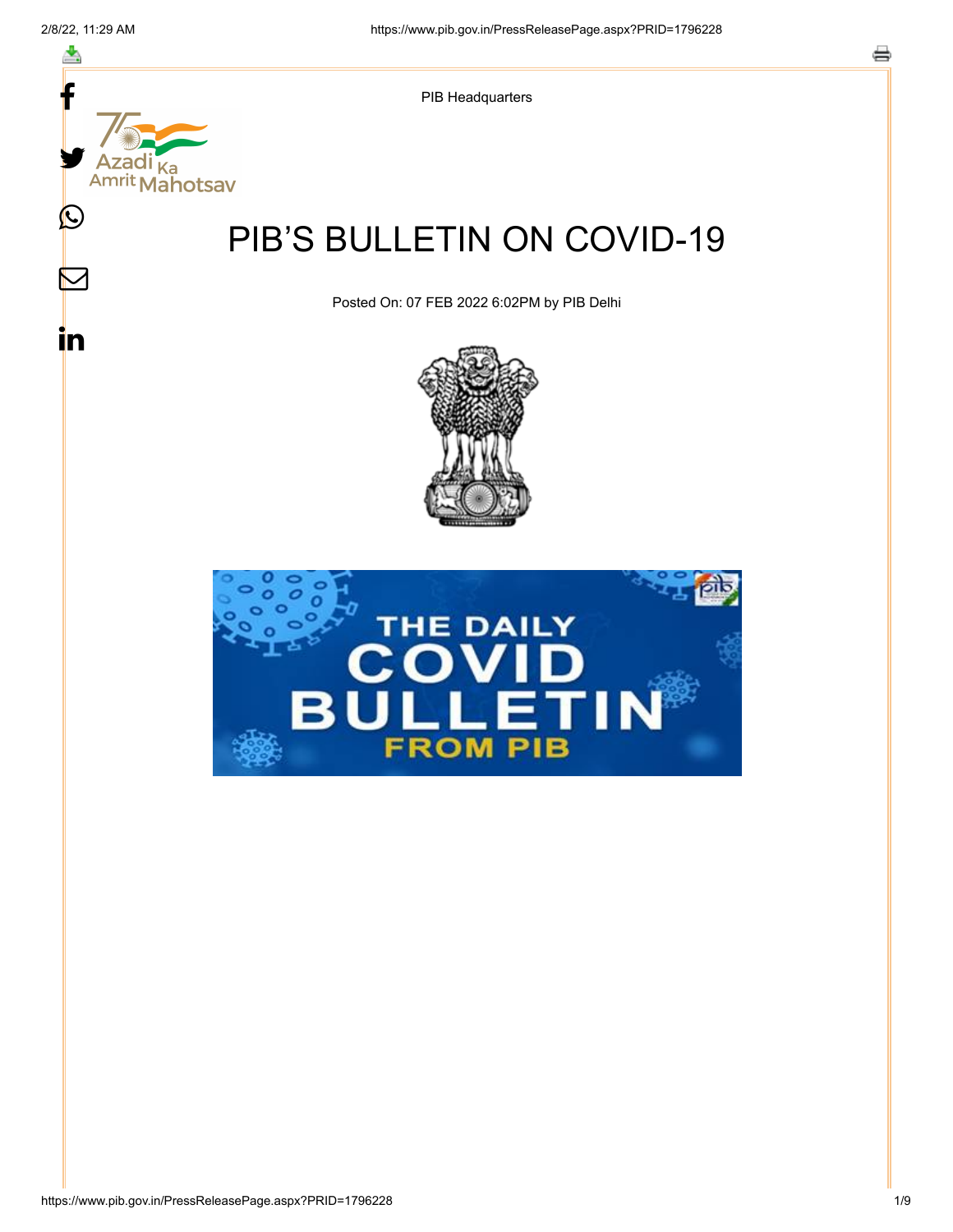| f  | Over 170 cr vaccine doses have been administered so far under Nationwide Vaccination Drive |  |  |
|----|--------------------------------------------------------------------------------------------|--|--|
|    | India's Active caseload currently stands at 11,08,938                                      |  |  |
|    | Active cases stand at 2.62%                                                                |  |  |
|    | <b>Recovery Rate currently at 96.19%</b>                                                   |  |  |
| in |                                                                                            |  |  |
|    | 1,99,054 recoveries in the last 24 hours increases Total Recoveries to<br>4,06,60,202      |  |  |
|    | 83,876 new cases recorded in the last 24 hours                                             |  |  |
|    | Daily positivity rate (7.25%)                                                              |  |  |
|    | <b>Weekly Positivity Rate (9.18%)</b>                                                      |  |  |
|    | 74.15 cr Total Tests conducted so far; 11,56,363 tests conducted in the last 24 hours      |  |  |
|    | #Unite2FightCorona<br>#IndiaFightsCorona                                                   |  |  |

## **PRESS INFORMATION BUREAU**

#### **MINISTRY OF INFORMATION & BROADCASTING**

## **GOVERNMENT OF INDIA**

**\*\*\*\*\***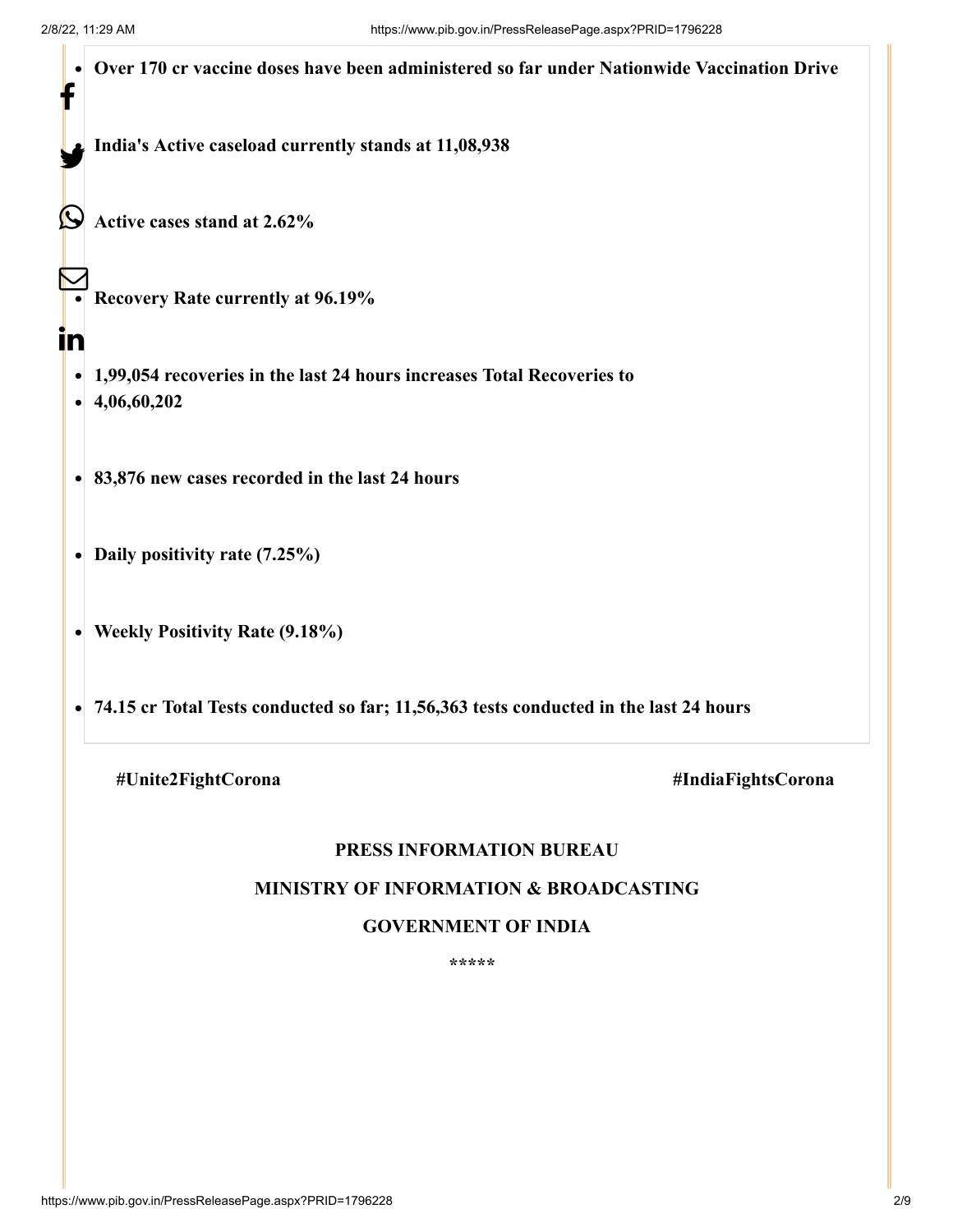f

 $\boldsymbol{\mathcal{Q}}$ 

**in** 



**India's Cumulative COVID-19 Vaccination Coverage exceeds 170 Cr**

**More than 14.70 lakh Vaccine Doses administered in the last 24 hours**

**Recovery Rate currently stands at 96.19%**

**83,876 New Cases reported in the last 24 hours**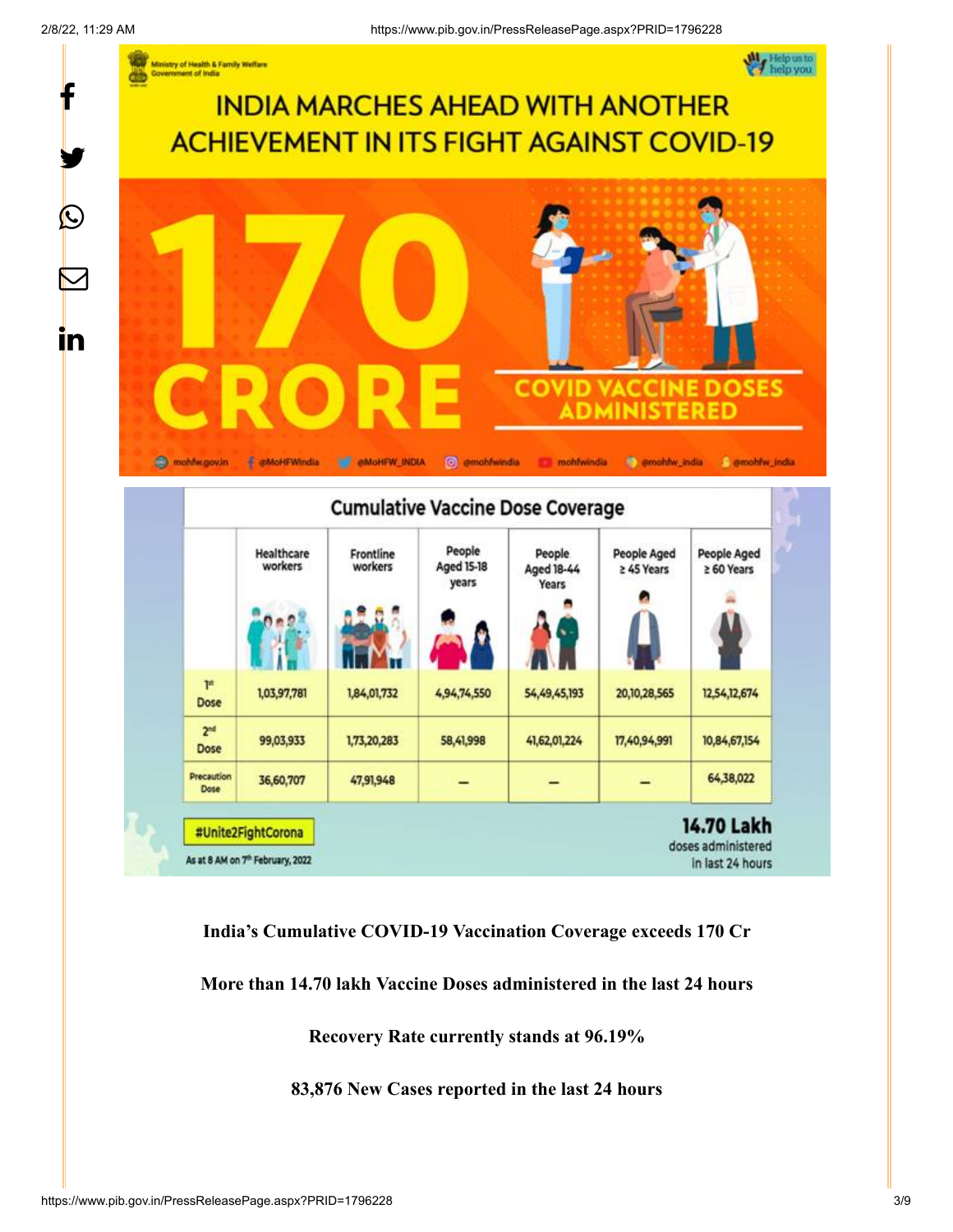f

#### **India's Active Caseload currently stands at 11,08,938**

## **Weekly Positivity Rate is presently at 9.18%**

India's COVID-19 vaccination coverage has exceeded 170 Cr (1,69,63,80,755) as per provisional reports till today afternoon.

OThis has been achieved through 1,88,18,564 sessions. The break-up of the cumulative figure as per the provisional report till 7 am today include:

|                       | Cumulative Vaccine Dose Coverage |                 |
|-----------------------|----------------------------------|-----------------|
| in <b>HCWs</b>        | 1 <sup>st</sup> Dose             | 1,03,97,781     |
|                       | $2nd$ Dose                       | 99,03,933       |
|                       | <b>Precaution Dose</b>           | 36,60,707       |
| <b>FLWs</b>           | $1st$ Dose                       | 1,84,01,732     |
|                       | 2 <sup>nd</sup> Dose             | 1,73,20,283     |
|                       | <b>Precaution Dose</b>           | 47,91,948       |
| Age Group 15-18 years | 1 <sup>st</sup> Dose             | 4,94,74,550     |
|                       | $2nd$ Dose                       | 58,41,998       |
| Age Group 18-44 years | $1st$ Dose                       | 54, 49, 45, 193 |
|                       | $2nd$ Dose                       | 41,62,01,224    |
| Age Group 45-59 years | 1 <sup>st</sup> Dose             | 20,10,28,565    |
|                       | $2nd$ Dose                       | 17,40,94,991    |
| Over 60 years         | 1 <sup>st</sup> Dose             | 12,54,12,674    |
|                       | $2nd$ Dose                       | 10,84,67,154    |
|                       |                                  |                 |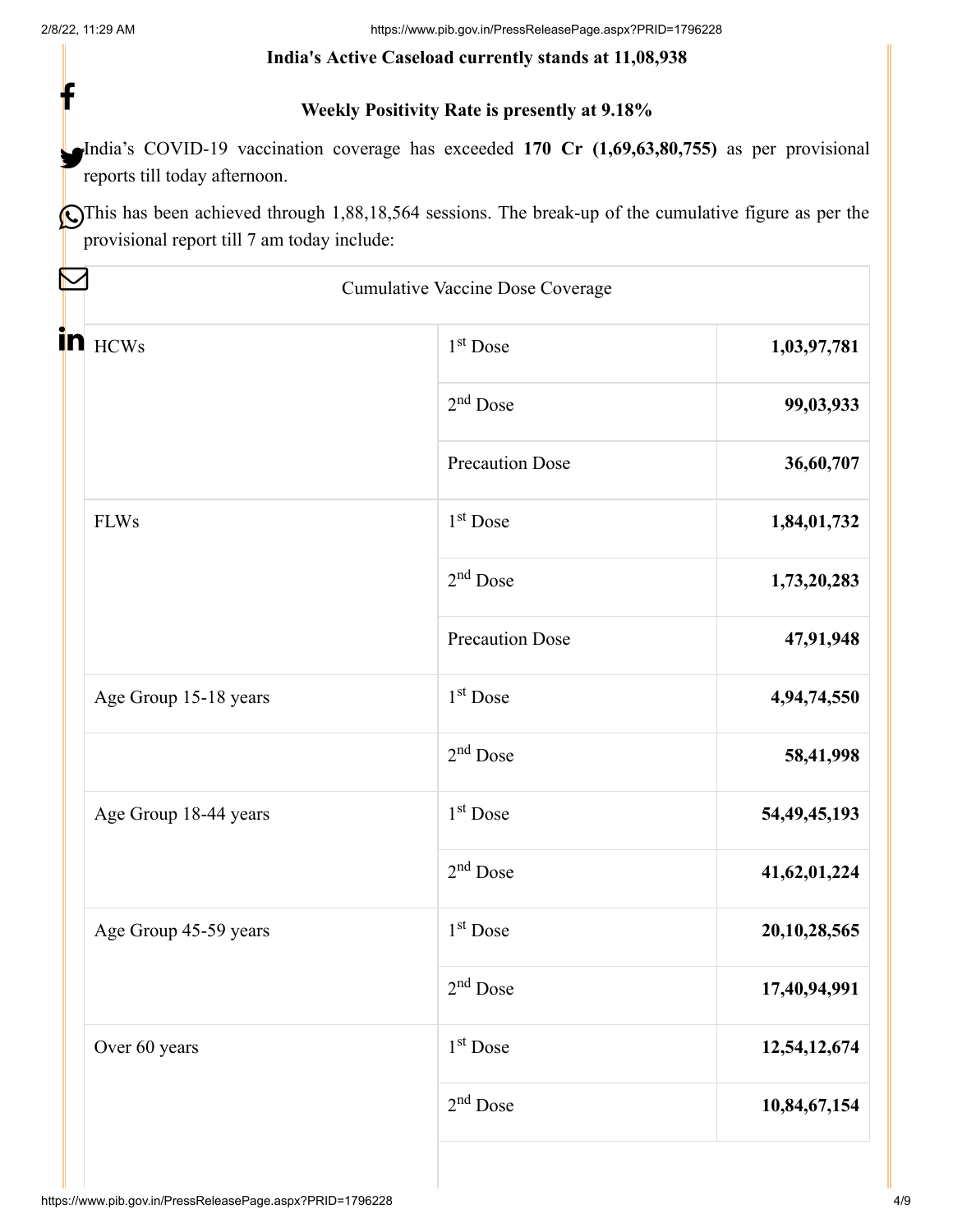|                        | <b>Precaution Dose</b> | 64,38,022      |
|------------------------|------------------------|----------------|
| <b>Precaution Dose</b> |                        | 1,48,90,677    |
| Total                  |                        | 1,69,63,80,755 |
|                        |                        |                |

**1,99,054** patients have recovered in the last 24 hours and the cumulative tally of recovered patients (since the beginning of the pandemic) is now at **4,06,60,202.**

**in**<br>Consequently, India's recovery rate stands at **96.19%.** 



**83,876 new cases** were reported in the last 24 hours.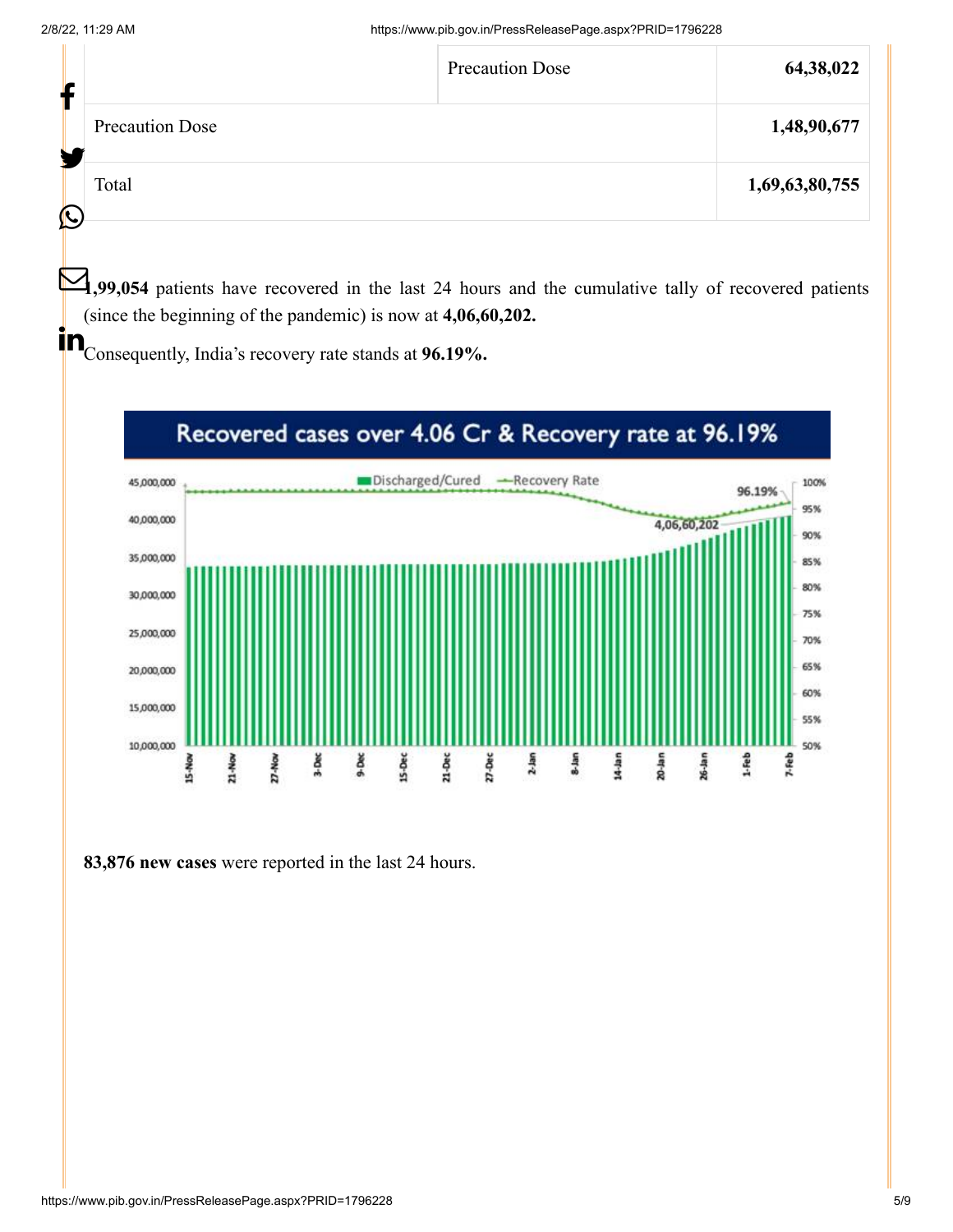2/8/22, 11:29 AM https://www.pib.gov.in/PressReleasePage.aspx?PRID=1796228



India's Active Caseload is presently at **11,08,938.** Active cases constitute **2.62%** of the country's total Positive Cases**.**



The testing capacity across the country continues to be expanded. The last 24 hours saw a total of **11,56,363** tests being conducted. India has so far conducted over **74.15 Cr (74,15,61,587**) cumulative tests.

While testing capacity has been enhanced across the country, **Weekly Positivity Rate** in the country currently **stands at 9.18%** and the **Daily Positivity rate is reported to be 7.25%.**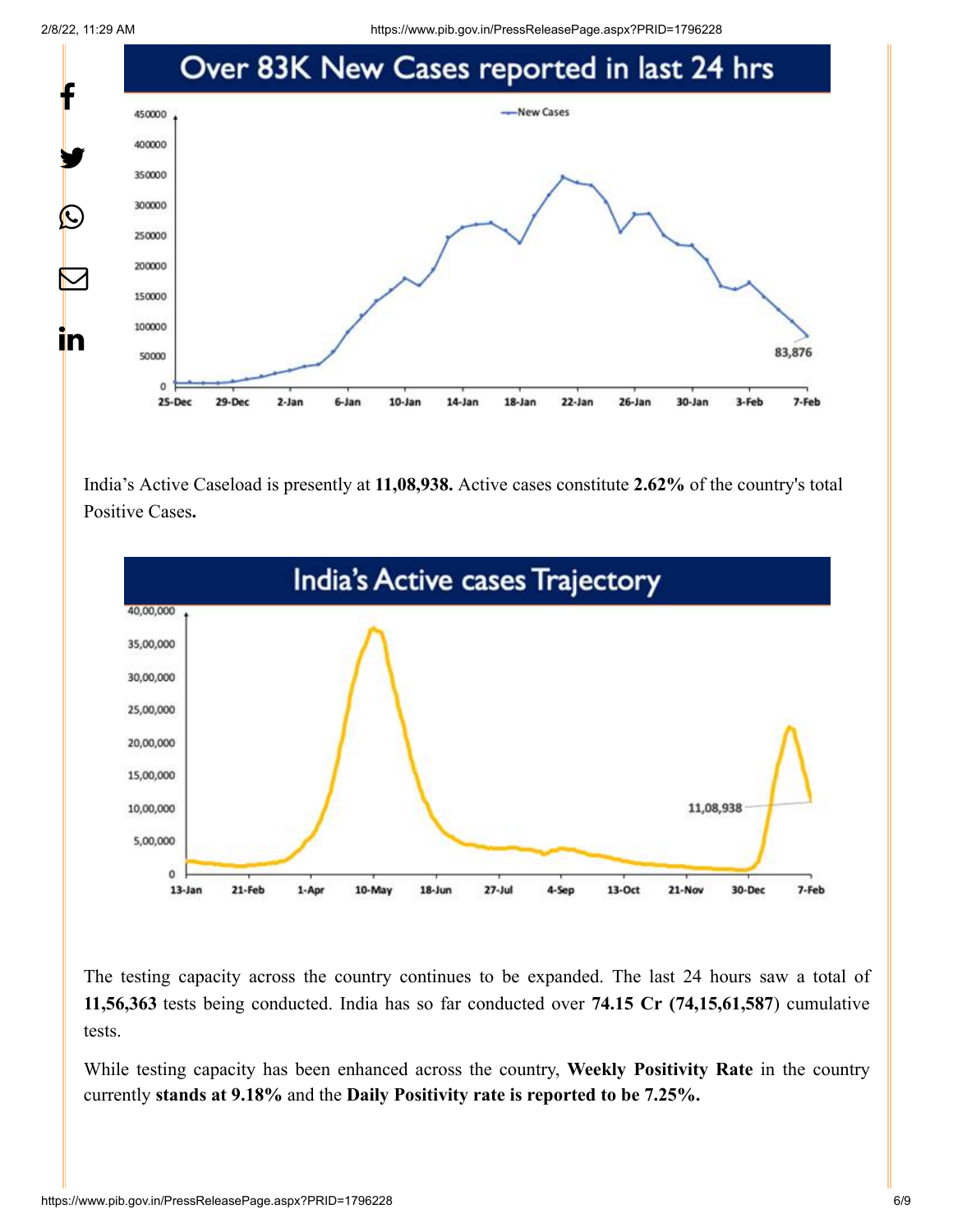



<https://pib.gov.in/PressReleasePage.aspx?PRID=1796031>

## **Update on COVID-19 Vaccine Availability in States/UTs**

## **More than 167.84 Crore vaccine doses provided to States/UTs**

### **More than 12.07 Crore balance and unutilized vaccine doses still available with States/UTs**

The Union Government is committed to accelerating the pace and expanding the scope of COVID-19 vaccination throughout the country. The nationwide COVID 19 vaccination started on  $16<sup>th</sup>$  January 2021. The new phase of universalization of COVID-19 vaccination commenced from 21<sup>st</sup> June 2021. The vaccination drive has been ramped up through availability of more vaccines, advance visibility of vaccine availability to States and UTs for enabling better planning by them, and streamlining the vaccine supply chain.

As part of the nationwide vaccination drive, Government of India has been supporting the States and UTs by providing them COVID Vaccines free of cost. In the new phase of the universalization of the COVID19 vaccination drive, the Union Government will procure and supply (free of cost) 75% of the vaccines being produced by the vaccine manufacturers in the country to States and UTs.

| <b>VACCINE DOSES</b> | (As on $7th$ February, 2022) |
|----------------------|------------------------------|
| <b>SUPPLIED</b>      | 1,67,84,78,485               |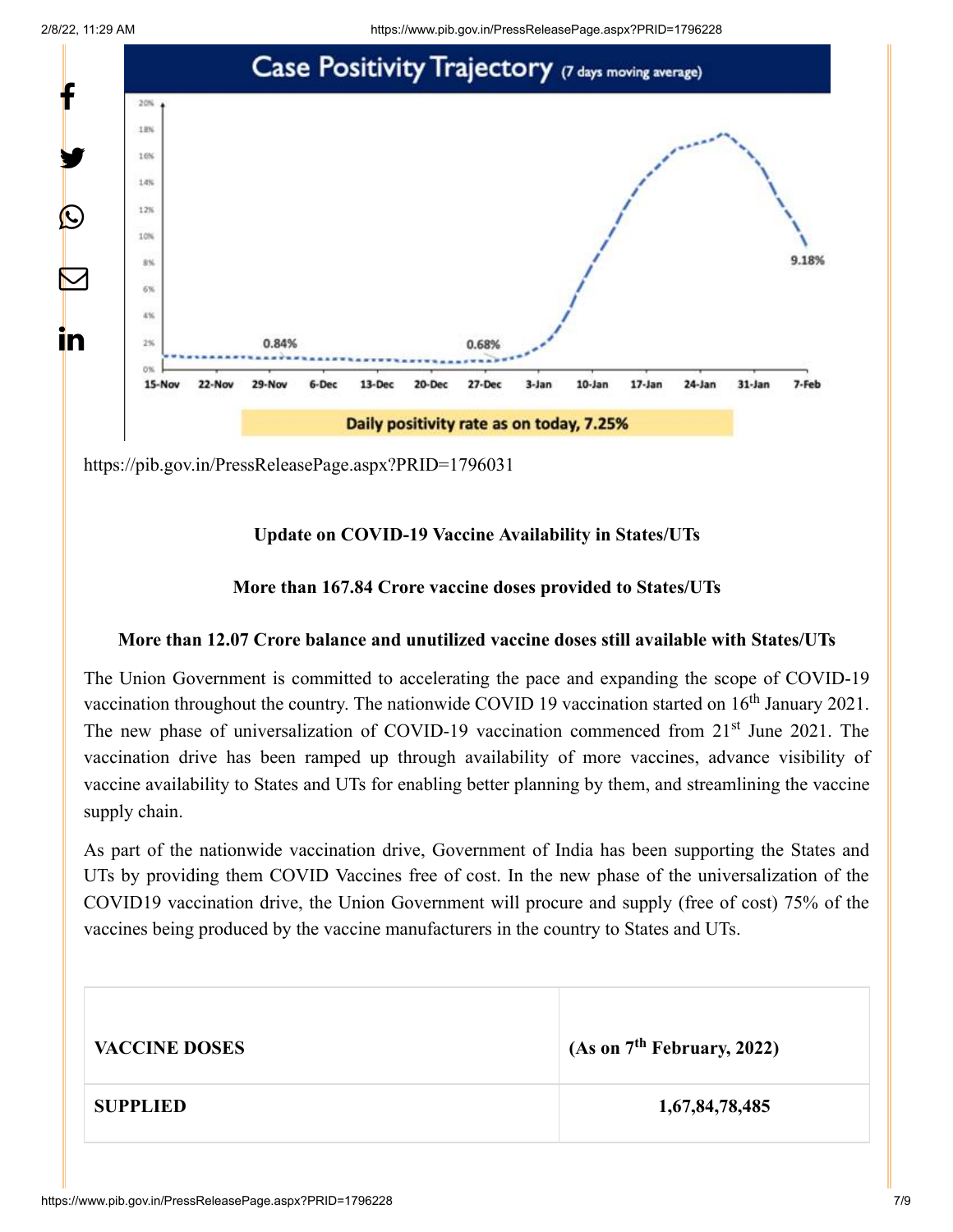